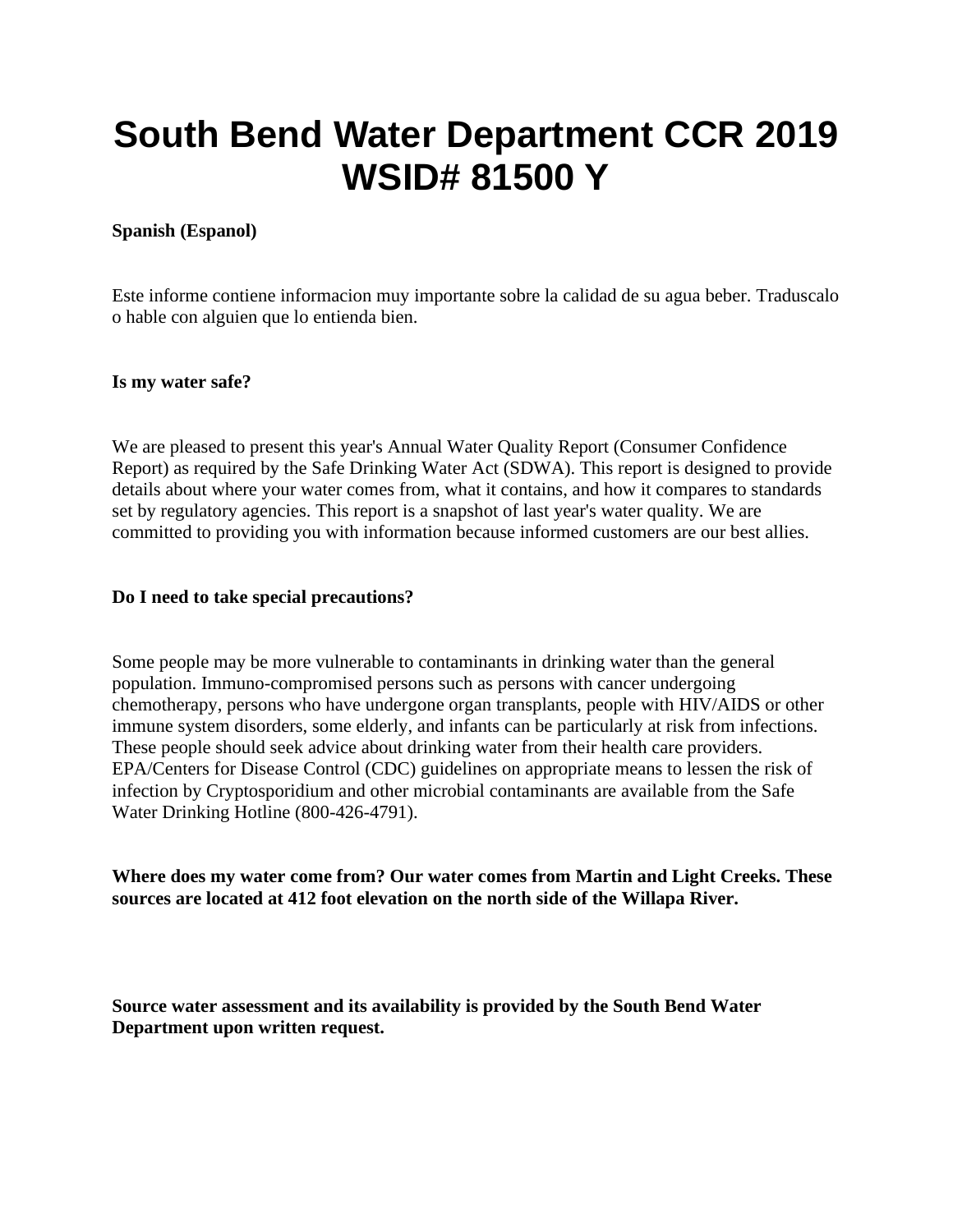#### **Why are there contaminants in my drinking water?**

Drinking water, including bottled water, may reasonably be expected to contain at least small amounts of some contaminants. The presence of contaminants does not necessarily indicate that water poses a health risk. More information about contaminants and potential health effects can be obtained by calling the Environmental Protection Agency's (EPA) Safe Drinking Water Hotline (800-426-4791). The sources of drinking water (both tap water and bottled water) include rivers, lakes, streams, ponds, reservoirs, springs, and wells. As water travels over the surface of the land or through the ground, it dissolves naturally occurring minerals and, in some cases, radioactive material, and can pick up substances resulting from the presence of animals or from human activity:

microbial contaminants, such as viruses and bacteria, that may come from sewage treatment plants, septic systems, agricultural livestock operations, and wildlife; inorganic contaminants, such as salts and metals, which can be naturally occurring or result from urban stormwater runoff, industrial, or domestic wastewater discharges, oil and gas production, mining, or farming; pesticides and herbicides, which may come from a variety of sources such as agriculture, urban stormwater runoff, and residential uses; organic Chemical Contaminants, including synthetic and volatile organic chemicals, which are by-products of industrial processes and petroleum production, and can also come from gas stations, urban stormwater runoff, and septic systems; and radioactive contaminants, which can be naturally occurring or be the result of oil and gas production and mining activities. In order to ensure that tap water is safe to drink, EPA prescribes regulations that limit the amount of certain contaminants in water provided by public water systems. Food and Drug Administration (FDA) regulations establish limits for contaminants in bottled water which must provide the same protection for public health.

**How can I get involved? Please feel free to attend regularly scheduled City Council meetings. Times and dates are posted on the City of South Bend website.** 

#### **Water Conservation Tips**

Did you know that the average U.S. household uses approximately 400 gallons of water per day or 100 gallons per person per day? Luckily, there are many low-cost and no-cost ways to conserve water. Small changes can make a big difference - try one today and soon it will become second nature.

- Take short showers a 5 minute shower uses 4 to 5 gallons of water compared to up to 50 gallons for a bath.
- Shut off water while brushing your teeth, washing your hair and shaving and save up to 500 gallons a month.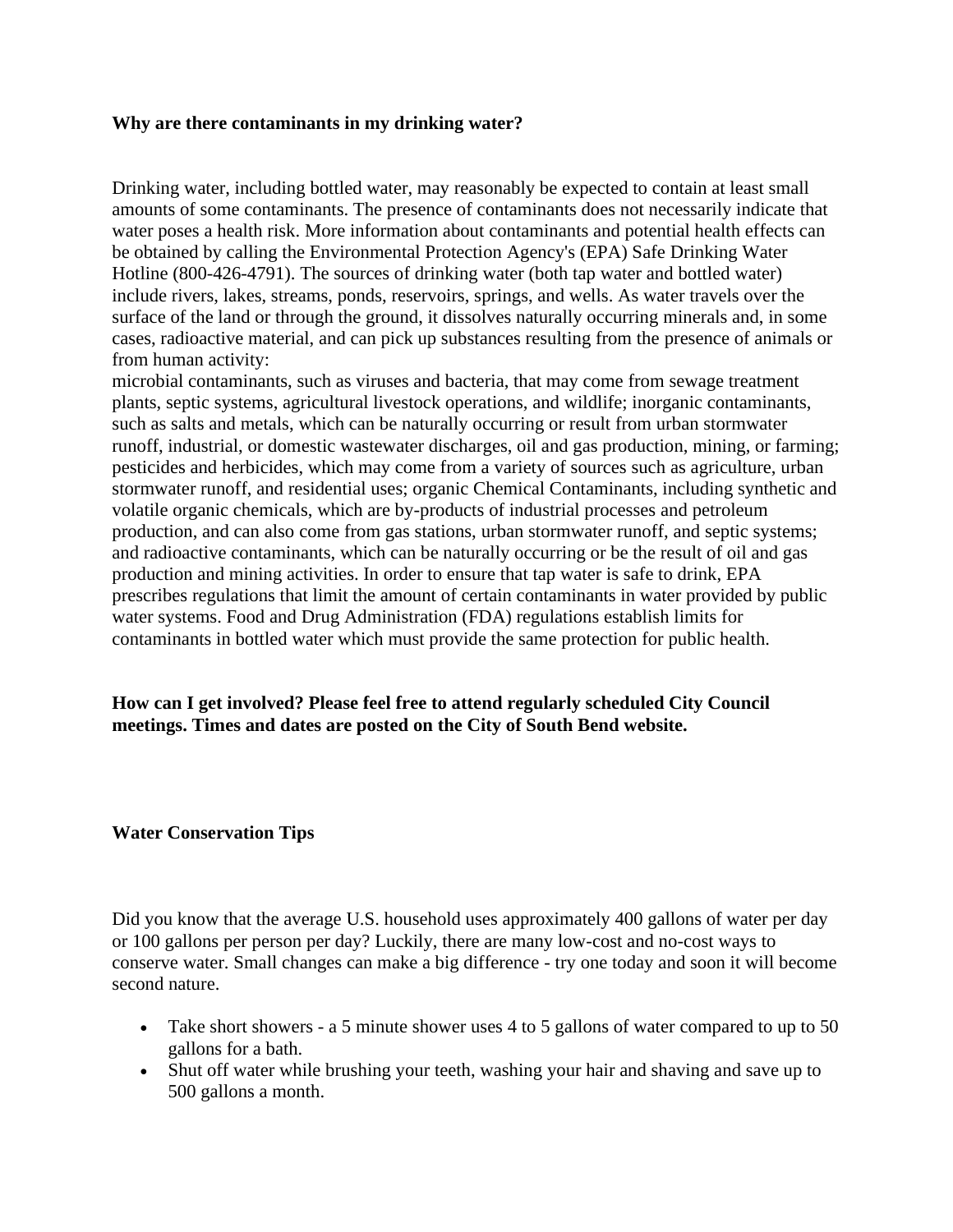- Use a water-efficient showerhead. They're inexpensive, easy to install, and can save you up to 750 gallons a month.
- Run your clothes washer and dishwasher only when they are full. You can save up to 1,000 gallons a month.
- Water plants only when necessary.
- Fix leaky toilets and faucets. Faucet washers are inexpensive and take only a few minutes to replace. To check your toilet for a leak, place a few drops of food coloring in the tank and wait. If it seeps into the toilet bowl without flushing, you have a leak. Fixing it or replacing it with a new, more efficient model can save up to 1,000 gallons a month.
- Adjust sprinklers so only your lawn is watered. Apply water only as fast as the soil can absorb it and during the cooler parts of the day to reduce evaporation.
- Teach your kids about water conservation to ensure a future generation that uses water wisely. Make it a family effort to reduce next month's water bill!
- Visit [www.epa.gov/watersense](http://www.epa.gov/watersense) for more information.

# **Cross Connection Control Survey**

The purpose of this survey is to determine whether a cross-connection may exist at your home or business. A cross connection is an unprotected or improper connection to a public water distribution system that may cause contamination or pollution to enter the system. We are responsible for enforcing cross-connection control regulations and insuring that no contaminants can, under any flow conditions, enter the distribution system. If you have any of the devices listed below please contact us so that we can discuss the issue, and if needed, survey your connection and assist you in isolating it if that is necessary.

- Boiler/ Radiant heater (water heaters not included)
- Underground lawn sprinkler system
- Pool or hot tub (whirlpool tubs not included)
- Additional source(s) of water on the property
- Decorative pond
- Watering trough

# **Source Water Protection Tips**

Protection of drinking water is everyone's responsibility. You can help protect your community's drinking water source in several ways: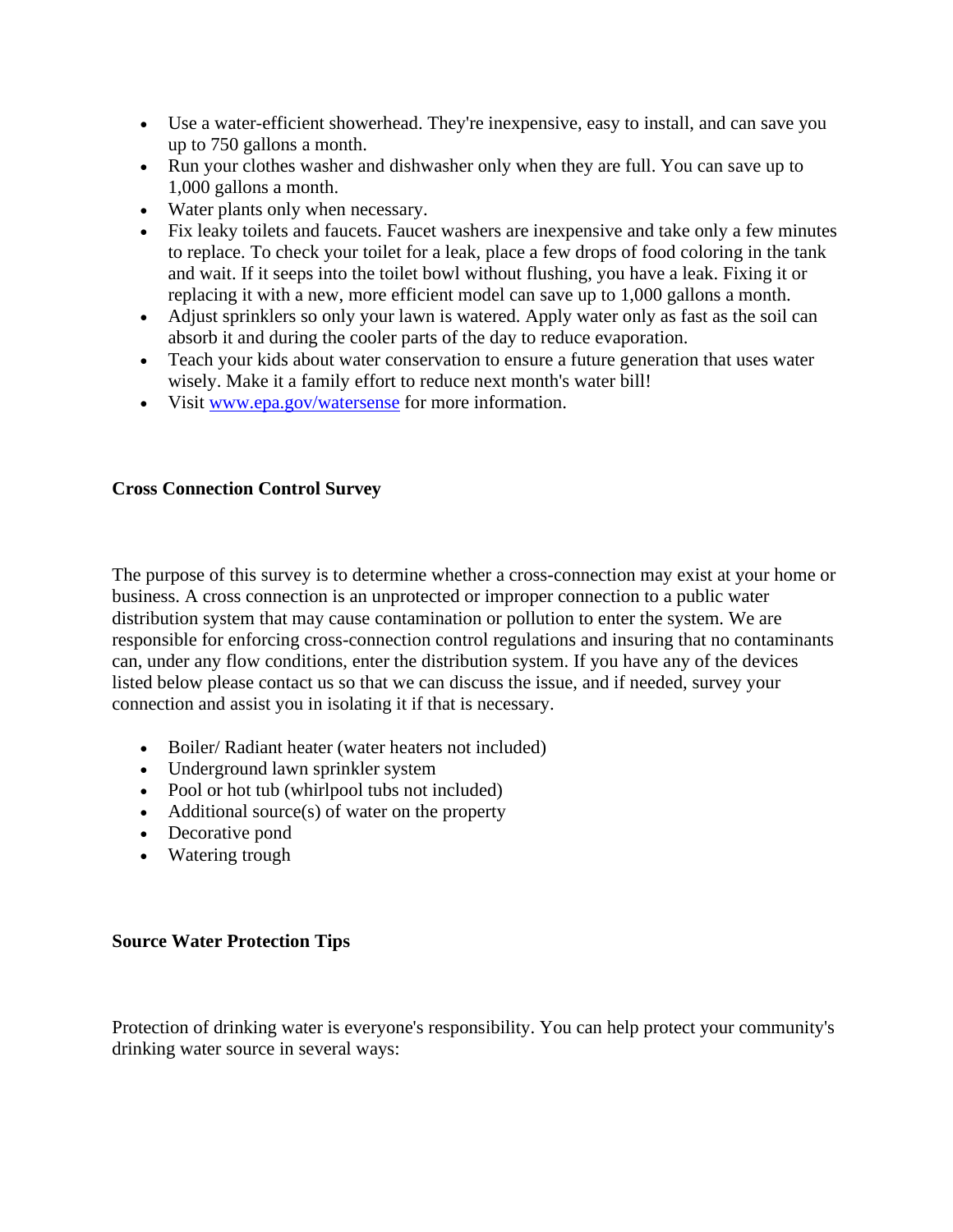- Eliminate excess use of lawn and garden fertilizers and pesticides they contain hazardous chemicals that can reach your drinking water source.
- Pick up after your pets.
- If you have your own septic system, properly maintain your system to reduce leaching to water sources or consider connecting to a public water system.
- Dispose of chemicals properly; take used motor oil to a recycling center.
- Volunteer in your community. Find a watershed or wellhead protection organization in your community and volunteer to help. If there are no active groups, consider starting one. Use EPA's Adopt Your Watershed to locate groups in your community, or visit the Watershed Information Network's How to Start a Watershed Team.
- Organize a storm drain stenciling project with your local government or water supplier. Stencil a message next to the street drain reminding people "Dump No Waste - Drains to River" or "Protect Your Water." Produce and distribute a flyer for households to remind residents that storm drains dump directly into your local water body.

# **Additional Information for Lead**

If present, elevated levels of lead can cause serious health problems, especially for pregnant women and young children. Lead in drinking water is primarily from materials and components associated with service lines and home plumbing. South Bend Water Department is responsible for providing high quality drinking water, but cannot control the variety of materials used in plumbing components. When your water has been sitting for several hours, you can minimize the potential for lead exposure by flushing your tap for 30 seconds to 2 minutes before using water for drinking or cooking. If you are concerned about lead in your water, you may wish to have your water tested. Information on lead in drinking water, testing methods, and steps you can take to minimize exposure is available from the Safe Drinking Water Hotline or at http://www.epa.gov/safewater/lead.

# **Water Quality Data Table**

In order to ensure that tap water is safe to drink, EPA prescribes regulations which limit the amount of contaminants in water provided by public water systems. The table below lists all of the drinking water contaminants that we detected during the calendar year of this report. Although many more contaminants were tested, only those substances listed below were found in your water. All sources of drinking water contain some naturally occurring contaminants. At low levels, these substances are generally not harmful in our drinking water. Removing all contaminants would be extremely expensive, and in most cases, would not provide increased protection of public health. A few naturally occurring minerals may actually improve the taste of drinking water and have nutritional value at low levels. Unless otherwise noted, the data presented in this table is from testing done in the calendar year of the report. The EPA or the State requires us to monitor for certain contaminants less than once per year because the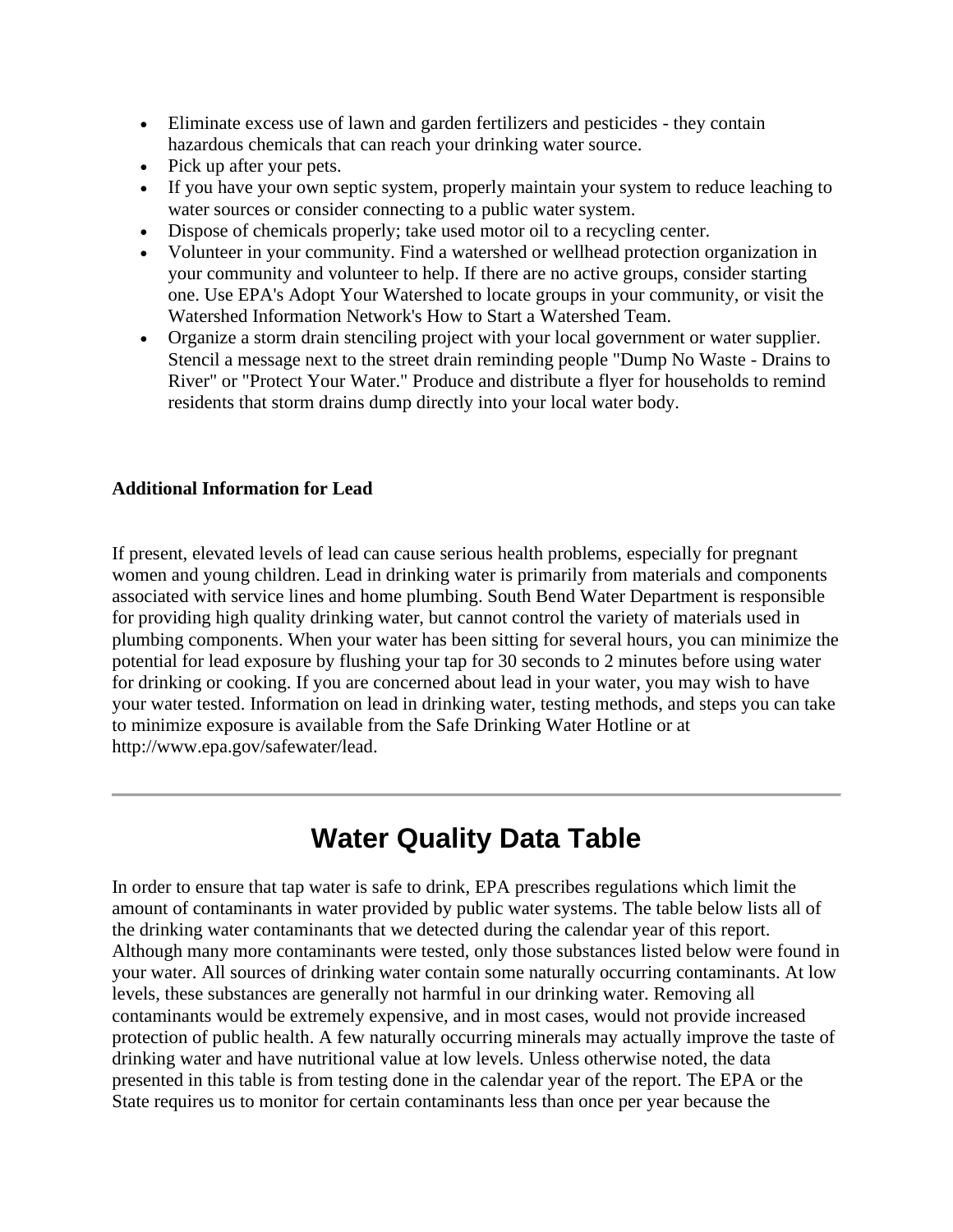concentrations of these contaminants do not vary significantly from year to year, or the system is not considered vulnerable to this type of contamination. As such, some of our data, though representative, may be more than one year old. In this table you will find terms and abbreviations that might not be familiar to you. To help you better understand these terms, we have provided the definitions below the table.

|                                                               |                                               |                |      | <b>Detect</b>       | Range                        |                |                                     |                                             |  |                                                                                                                   |
|---------------------------------------------------------------|-----------------------------------------------|----------------|------|---------------------|------------------------------|----------------|-------------------------------------|---------------------------------------------|--|-------------------------------------------------------------------------------------------------------------------|
| <b>Contaminants</b>                                           | <b>MCLG</b><br><b>or</b><br><b>MRDLG MRDL</b> | MCL,<br>TT, or |      | In<br>Your<br>Water | $Low$ High                   |                | <b>Sample</b><br><b>Date</b>        | <b>Violation</b>                            |  | <b>Typical Source</b>                                                                                             |
| <b>Disinfectants &amp; Disinfection By-Products</b>           |                                               |                |      |                     |                              |                |                                     |                                             |  |                                                                                                                   |
|                                                               |                                               |                |      |                     |                              |                |                                     |                                             |  | (There is convincing evidence that addition of a disinfectant is necessary for control of microbial contaminants) |
| Haloacetic Acids<br>$(HAA5)$ (ppb)                            | NA                                            | 60             |      | 42                  | 8.8                          | 42             | 2019                                | N <sub>o</sub>                              |  | By-product of drinking water<br>chlorination                                                                      |
| <b>TTHMs</b> [Total<br>Trihalomethanes]<br>(ppb)              | <b>NA</b>                                     | 80             |      | 55                  | 25.75                        | 55             | 2019                                | N <sub>o</sub>                              |  | By-product of drinking water<br>disinfection                                                                      |
| <b>Inorganic Contaminants</b>                                 |                                               |                |      |                     |                              |                |                                     |                                             |  |                                                                                                                   |
| Fluoride (ppm)                                                | $\overline{4}$                                | $\overline{4}$ |      | .7                  | <b>NA</b>                    | <b>NA</b>      | 2019                                | No                                          |  | Water additive which<br>promotes strong teeth.                                                                    |
| Nitrate [measured as<br>Nitrogen] (ppm)                       | 10                                            | 10             |      | .3                  | <b>NA</b>                    | <b>NA</b>      | 2019                                | N <sub>o</sub>                              |  | Runoff from fertilizer use;<br>Leaching from septic tanks,<br>sewage; Erosion of natural<br>deposits              |
| <b>Volatile Organic Contaminants</b>                          |                                               |                |      |                     |                              |                |                                     |                                             |  |                                                                                                                   |
| Dichloromethane<br>(ppb)                                      | $\overline{0}$                                | 5              |      | 2.5                 | NA                           | NA             | 2017                                | N <sub>o</sub>                              |  | Discharge from<br>pharmaceutical and chemical<br>factories                                                        |
| <b>Contaminants</b>                                           |                                               | <b>MCLG</b> AL |      | Your<br>Water       | <b>Sample</b><br><b>Date</b> |                | # Samples<br><b>Exceeding</b><br>AL | <b>Exceeds</b><br>AL                        |  | <b>Typical Source</b>                                                                                             |
| <b>Inorganic Contaminants</b>                                 |                                               |                |      |                     |                              |                |                                     |                                             |  |                                                                                                                   |
| Copper - action level at<br>1.3<br>1.3<br>consumer taps (ppm) |                                               | .454           | 2017 |                     | $\boldsymbol{0}$             | N <sub>o</sub> |                                     | Corrosion of household<br>plumbing systems. |  |                                                                                                                   |
| Lead - action level at<br>consumer taps (ppb)                 |                                               | $\Omega$       | 15   | .013                | 2017                         |                | 1                                   | No                                          |  | Corrosion of household<br>plumbing systems.                                                                       |

| Unit Descriptions |                                                             |  |  |  |  |
|-------------------|-------------------------------------------------------------|--|--|--|--|
| <b>Term</b>       | <b>Definition</b>                                           |  |  |  |  |
| ppm               | ppm: parts per million, or milligrams per liter (mg/L)      |  |  |  |  |
| ppb               | ppb: parts per billion, or micrograms per liter $(\mu g/L)$ |  |  |  |  |
| <b>NA</b>         | NA: not applicable                                          |  |  |  |  |
| ND                | ND: Not detected                                            |  |  |  |  |